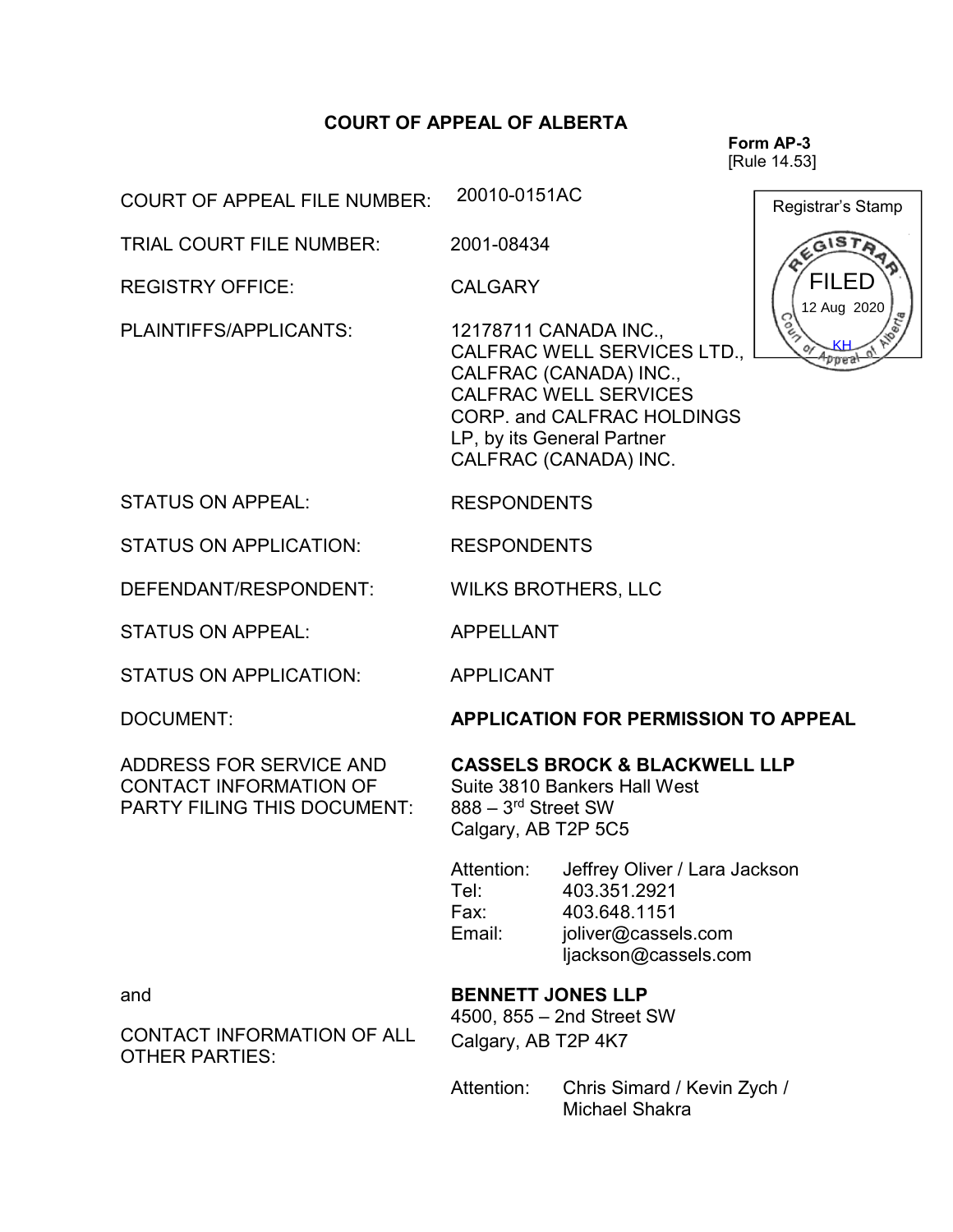| Tel:   | 403-298-4485/416-777-5738/ |
|--------|----------------------------|
| Fax:   | 403-265-7219/416-863-1716  |
| Email: | simardc@bennettjones.com   |
|        | zychk@bennettjones.com     |
|        | shakram@bennettjones.com   |

## DENTONS CANADA LLP

77 King Street West, Suite 400 Toronto, ON M5K 0A1

| Attention: | John Salmas / Sara-Ann Van Allen |
|------------|----------------------------------|
| Tel:       | 416-863-4737 / 416-863-4402      |
| Fax:       | 416-863-4592                     |
| Email:     | john.salmas@dentons.com          |
|            | sara.vanallen@dentons.com        |

## GOODMANS LLP

Bay Adelaide Centre – West Tower 333 Bay Street, Suite 3400 Toronto, ON M5H 2S7

| Attention: | <b>Robert Chadwick</b> |
|------------|------------------------|
| Tel:       | 416-597-4285           |
| Fax:       | 416-979-1234           |
| Email:     | rchadwick@goodmans.ca  |

## LENCZNER SLAGHT ROYCE SMITH GRIFFIN LLP

130 Adelaide Street West Suite 2600 Toronto, ON M5H 3P5

| Attention: | Peter Griffin / Larry Thacker |
|------------|-------------------------------|
| Tel:       | 416-865-2921 / 416-865-3097   |
| Fax:       | 416-275-3632 / 647-297-6446   |
| Email:     | pgriffin@litigate.com         |
|            | Ithacker@litigate.com         |

## BORDEN LADNER GERVAIS

Centennial Place, East Tower, 1900 520 – 3rd Avenue SW Calgary AB T2P 0R3

| Attention: | Josef G.A. Kruger, Q.C. |
|------------|-------------------------|
| Tel:       | 403-232-9563            |
| Fax:       | 403-266-1395            |
| Email:     | JKruger@blg.com         |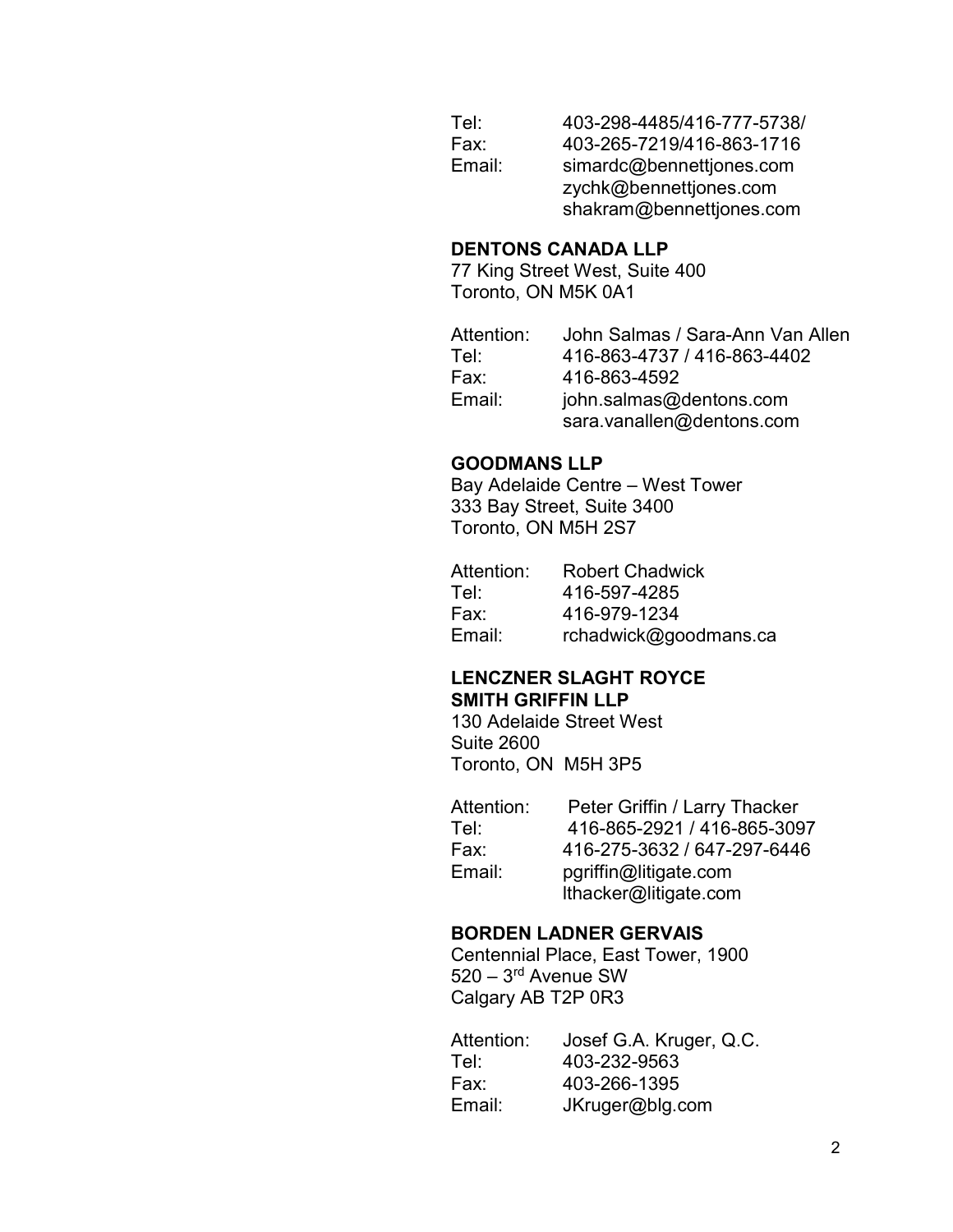NOTICE TO RESPONDENT(S): 12178711 CANADA INC., CALFRAC WELL SERVICES LTD., CALFRAC (CANADA) INC., CALFRAC WELL SERVICES CORP. and CALFRAC HOLDINGS LP, by its General Partner CALFRAC (CANADA) INC.

# WARNING

If you do not come to Court on the date and time shown below either in person or by your lawyer, the Court may give the applicant what it wants in your absence. You will be bound by any order that the Court makes. If you intend to rely on other evidence or a memorandum in support of your position when the application is heard or considered, you must file and serve those documents in compliance with the Rules. (Rule 14.41 and 14.43)

# NOTICE TO RESPONDENT(S):

You have the right to state your side of this matter before the Court.

To do so, you must be in Court when the application is heard as shown below:

Date: August 27, 2020

Time: 9:30 a.m.

Where: TransCanada Pipelines, 2600, 450 1<sup>st</sup> Street S.W., Calgary, Alberta

Before" X Single judge of the Court (Rule 14.37)

Panel of the Court (Rule 14.38)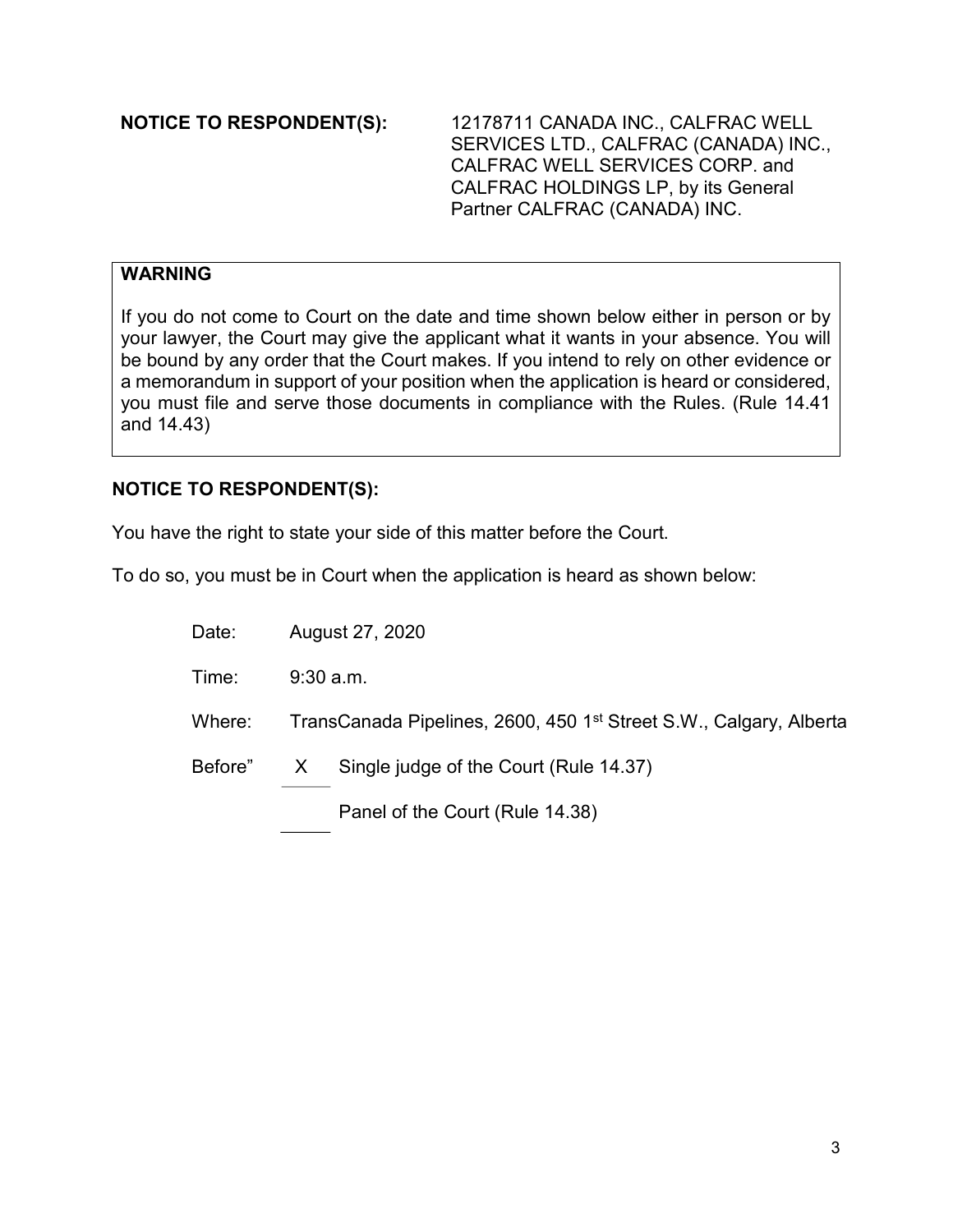## Nature of Application and Relief Sought:

1. Granting permission to appeal, pursuant to section 14.5(1)(f) of the Alberta Rules of Court, from the Order of the Honourable Justice D.B. Nixon (the "Application Judge") pronounced on July 27, 2020 and filed on August 7, 2020, which dismissed the application of the Wilks Brothers, LLC for an order to amend or vary paragraph 7 (the "Stay **Provision**") of the ex parte order granted on July 13, 2020 under section 192 of the Canada Business Corporations Act RSC 1985, c. C-44 ("CBCA") (the "Preliminary Interim Order");

2. Abridging the time for service of this Application, extending the time for bringing this Application and such other relief as may be required; and

3. Such further and other related relief as counsel may request and this Honourable Court may grant.

#### Grounds for making this application:

4. The Application Judge erred in law in interpreting and applying section 192 of the CBCA to grant and continue the Stay Provision.

5. The Application Judge erred in law or in mixed fact and law in determining that the Stay Provision should be continued against holders of the second lien secured notes (the "Second Lien Notes") and the trustee under the Second Lien Notes indenture (collectively, the "Second Lien Parties") in circumstances where:

(a) The Second Lien Notes were issued by Calfrac Holdings LP, a limited partnership registered pursuant to the laws of the State of Delaware, under an indenture (the "Indenture") that is governed by New York law and under

4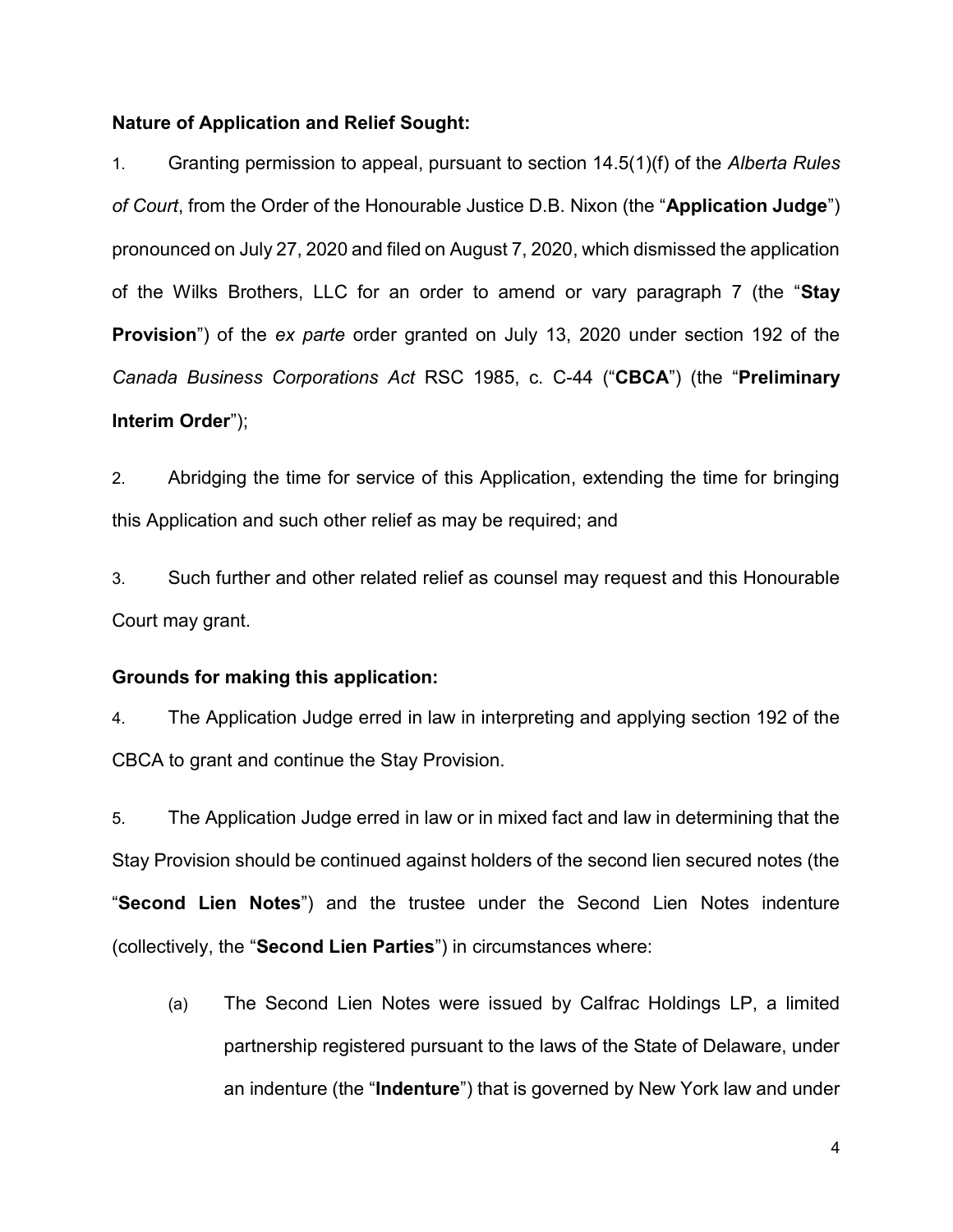which the parties have submitted to the jurisdiction of the Courts in the State of New York;

- (b) Pursuant to US law and the express terms of the Indenture, the Second Lien Notes indebtedness automatically accelerated and became immediately due and payable by the act of the Respondents bringing the within application and the chapter 15 insolvency proceeding in the United States (the "Chapter 15 Proceeding") (each being a defined Event of Default);
- (c) The Application Judge failed to consider or give effect to the operation of applicable US law, the express terms of the Indenture and the commencement of the Chapter 15 Proceeding;
- (d) The Application Judge incorrectly determined that the automatic acceleration of the Second Lien Notes was stayed through incorrect reliance on insolvency case law and insolvency doctrines that are not applicable in the context of CBCA debt reorganization provisions that apply to solvent companies;
- (e) The Application Judge erred in finding that there was no prejudice to the Second Lien Parties from the continuation of the Stay Provision; and
- (f) The effect of the Stay Provision is to usurp recently negotiated for contractual rights under foreign law in circumstances where the Second Lien Parties have no relationship with any CBCA company and are claimed

5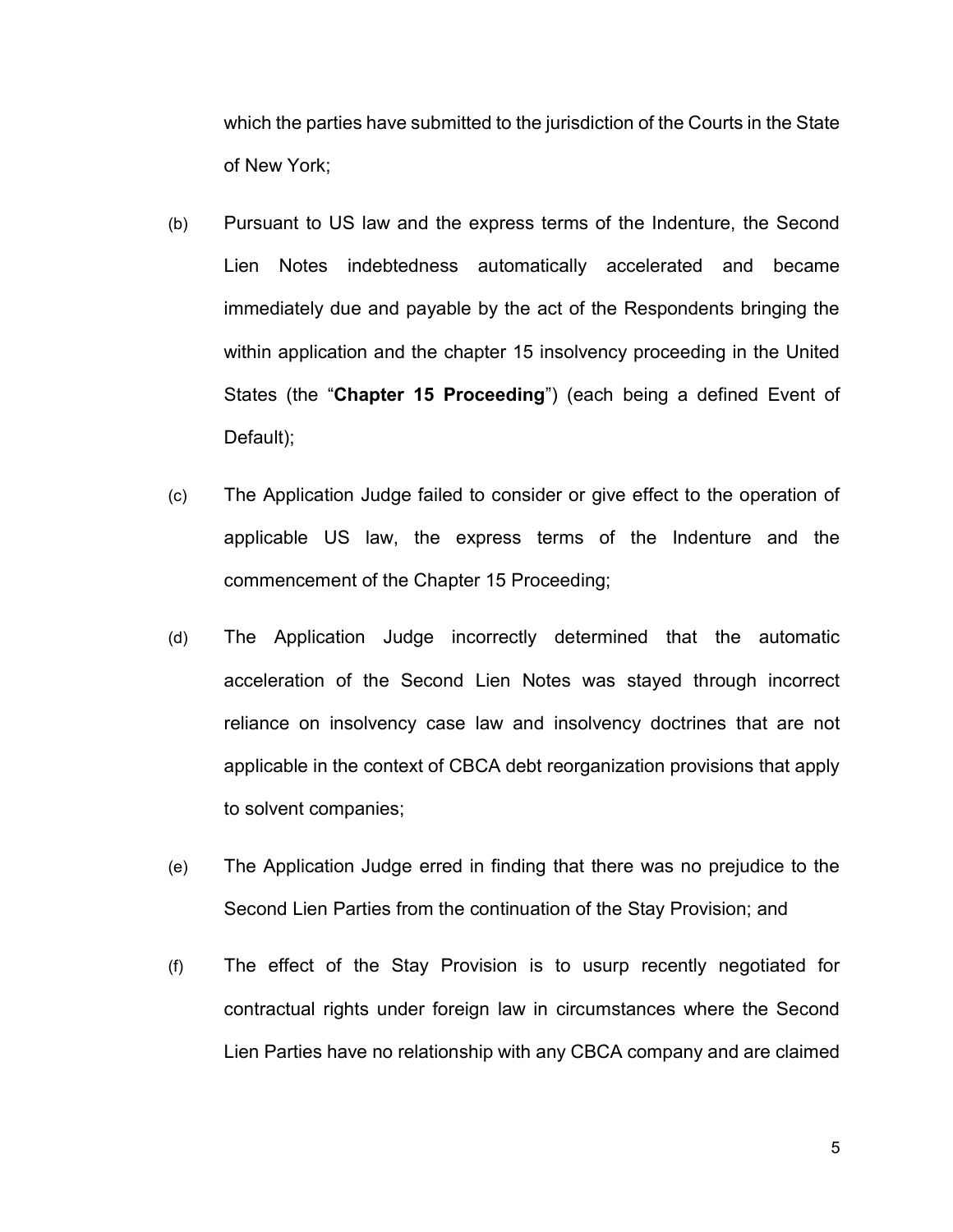to be "unaffected", according to the Respondents, by the proposed plan of arrangement.

- 6. Granting leave to appeal is appropriate in the circumstances:
	- (a) There are serious and arguable grounds of real and significant interest to the parties;
	- (b) The issues on appeal are important to the practice and credit market participants to provide clear guidance on the use of stays of proceedings within CBCA plans of arrangement for debt restructurings involving debt issued by foreign issuers, governed expressly by foreign law, with no relationship to the CBCA and with respect to creditors' rights involving solvent or insolvent debtors generally;
	- (c) In particular, there is a dearth of caselaw or guidance on the appropriate scope of non-consensual CBCA stays of proceedings against third parties;
	- (d) The impact of the Stay Provision is material to the Second Lien Parties and the within CBCA proceeding;
	- (e) The appeal will not unduly hinder the CBCA proceedings if it is heard on a Fast Track basis prior to the September 30, 2020 fairness hearing; and
	- (f) The appeal is prima facie meritorious as there are possible errors of law, or alternatively mixed law and fact, with respect to the decision below involving the Stay Provision.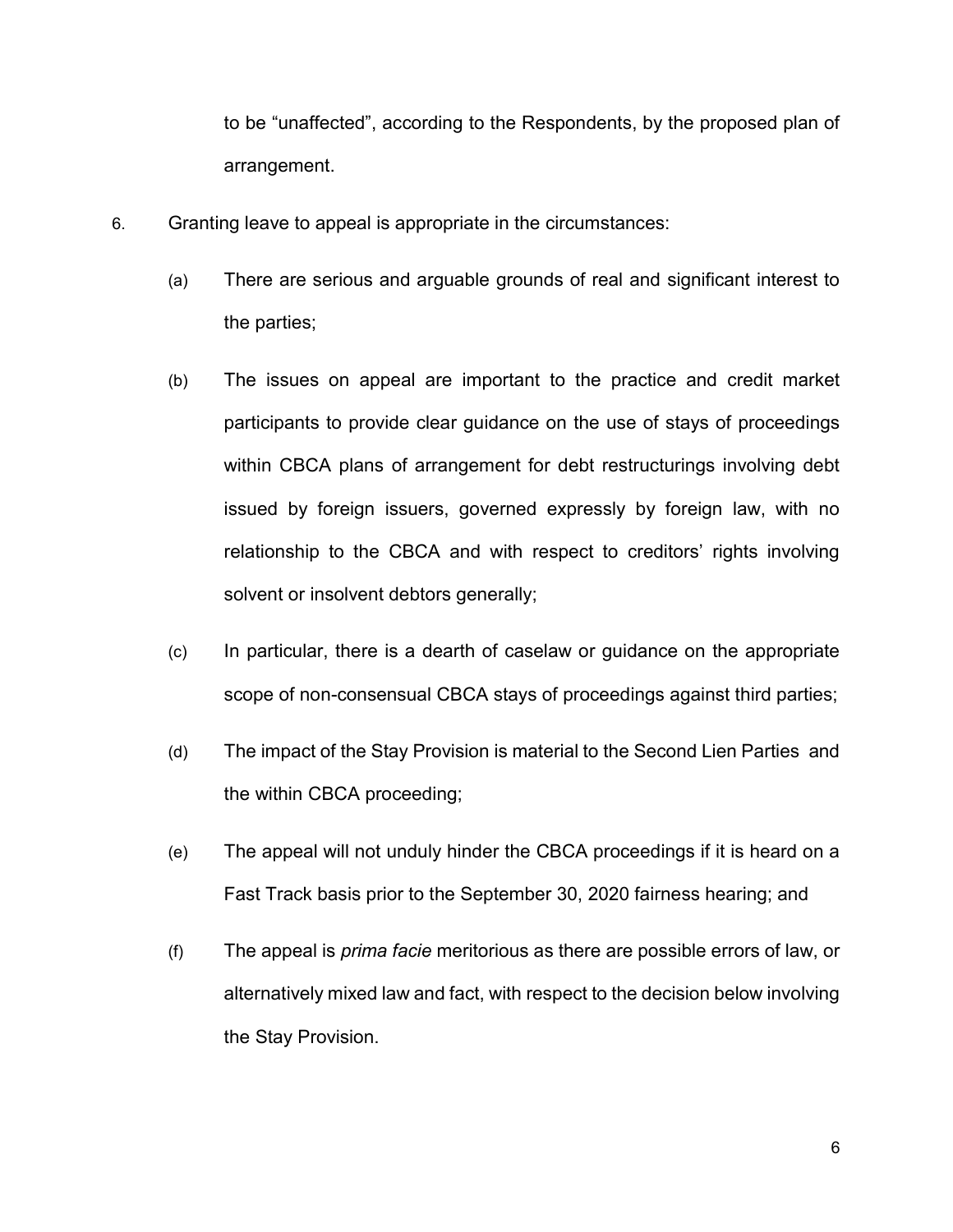7. Section 249 of the CBCA provides that an appeal lies to the Court of Appeal of a Province from any Order other than a final Order made by a Court of that Province, only with leave of the Court of Appeal in accordance with the rules applicable to that Court.

8. This Notice of Application is filed to preserve time to appeal and the supporting Memorandum of Argument will be filed shortly. There is urgency to the Application because of the September 30, 2020 fairness hearing and if leave is granted, the Applicant will seek to proceed by Fast Track Appeal.

9. Such further and other grounds as the Applicant may advise and this Honourable Court may permit.

## Material or evidence to be relied on:

10. The Order of the Honourable Justice D.B. Nixon made on July 27, 2020 and filed on August 7, 2020, together with the transcribed oral reasons delivered from the bench on July 27, 2020 (and provided to the parties on August 7, 2020);

11. Certain application materials and bench briefs that were before the Honourable Justice D.B. Nixon at the hearing of the Application on July 23, 2020;

12. Memorandum of Argument of the Applicant; and

13. Such further and other evidence as the Applicant may advise and this Honourable Court may permit.

#### Applicable Acts, regulations and rules:

14. CBCA sections 192 and 249;

15. Rules 14.5(1)(f), 14.40, 14.44 of the Alberta Rules of Court; and

7